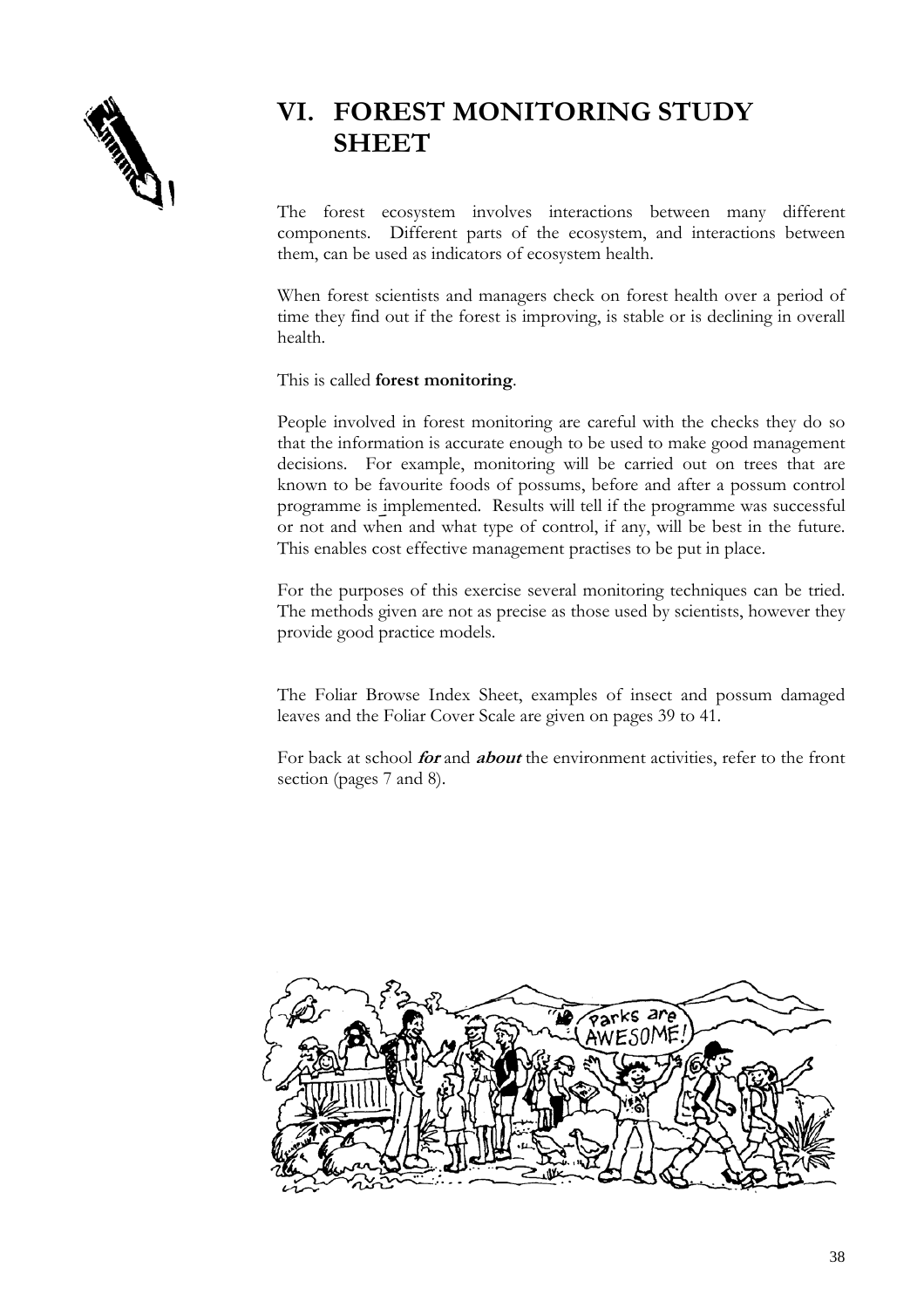### **Foliar Browse Index Sheet**

### **Foliage Cover**

From the **Foliage Cover Scale** (page 41) select the square which most closely resembles the foliage cover of the canopy.

#### **Dieback**

The conspicuous presence of dead branches or branchlets over the whole of the canopy.

Record dieback as:

| - ()          | No dieback | affecting $\leq 5\%$ of the canopy |
|---------------|------------|------------------------------------|
| $\mathbf{1}$  | Light      | affecting 5-25% of the canopy      |
| $\mathcal{P}$ | Moderate   | affecting 26-50% of the canopy     |
| $\mathcal{Z}$ | Heavy      | affecting 51-75% of the canopy     |
|               | Severe     | affecting $>75\%$ of the canopy    |

#### **Browse**

The proportion of possum-browsed leaves (**or** in the case of small-leaved species such as totara, the severity of possum-related **hedging\***) averaged over the whole canopy.

| $\Omega$       | Nil      | no browsed leaves or no possum-related hedging |
|----------------|----------|------------------------------------------------|
| 1              | Light    | 5-25% browsed or lightly hedged                |
| $\mathcal{L}$  | Moderate | 26-50% leaves browsed or moderately hedged     |
| 3              | Heavy    | 51-75% browsed or heavily hedged               |
| $\overline{4}$ | Severe   | 76-100% browsed or severely hedged             |

\* Trees showing signs of possum-induced hedging will have little of the current season's growth remaining.

#### **Use**

Recent possum use of the lower 2m of the trunk or stem. Record as:

| 0              | Nil      | no scratching or bite marks on the trunk        |
|----------------|----------|-------------------------------------------------|
| 1              | Light    | occasional scratch and bite marks               |
| 2              | Moderate | numerous clearly defined scratch and bite marks |
| 3 <sup>7</sup> | Heavy    | bark worn smooth, evidence of a well developed  |
|                |          | possum "run"                                    |

### **Flowering and Fruiting**

Look for the presence of flowers and fruit.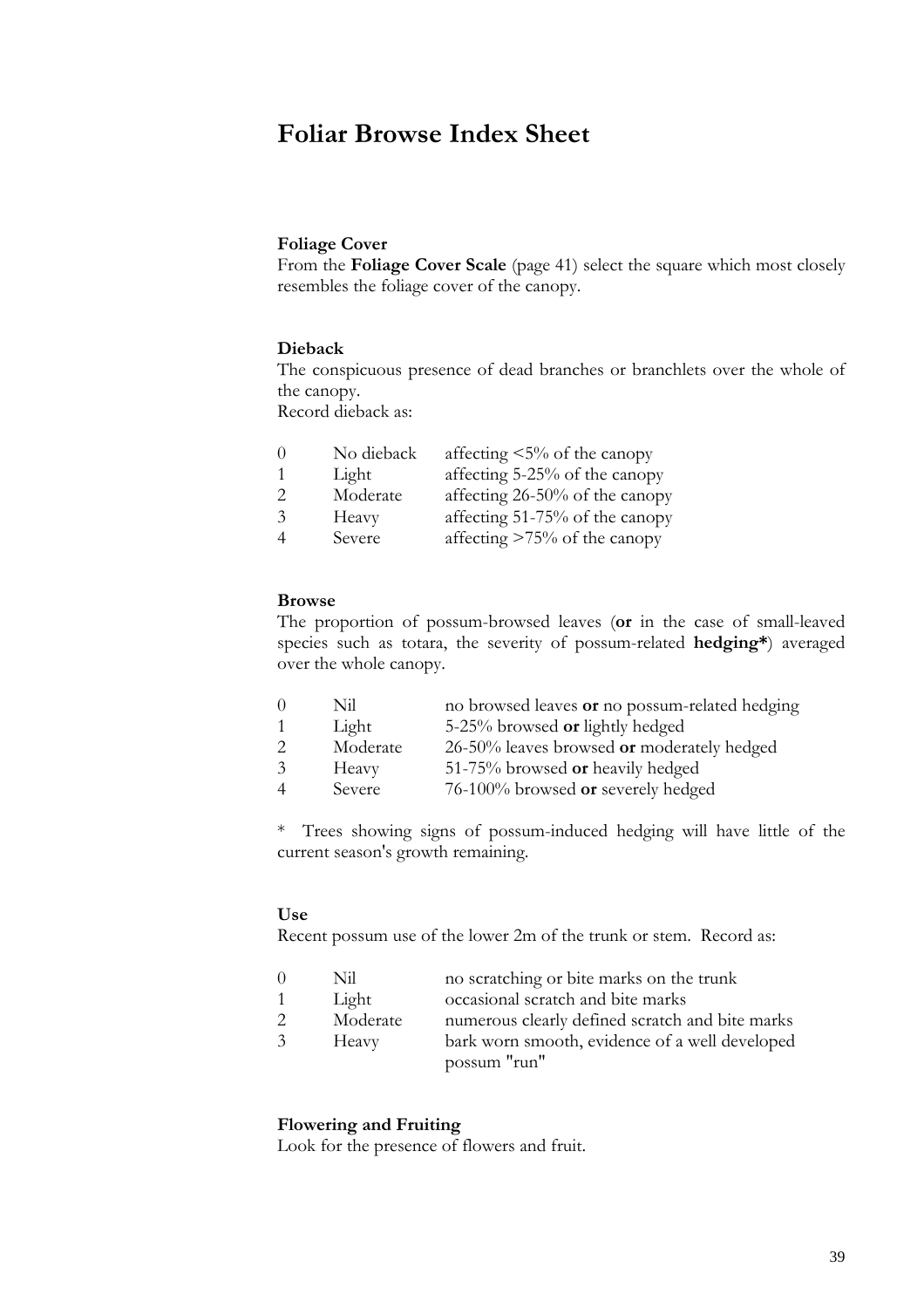## **Insect vs Possum Damaged Leaves**

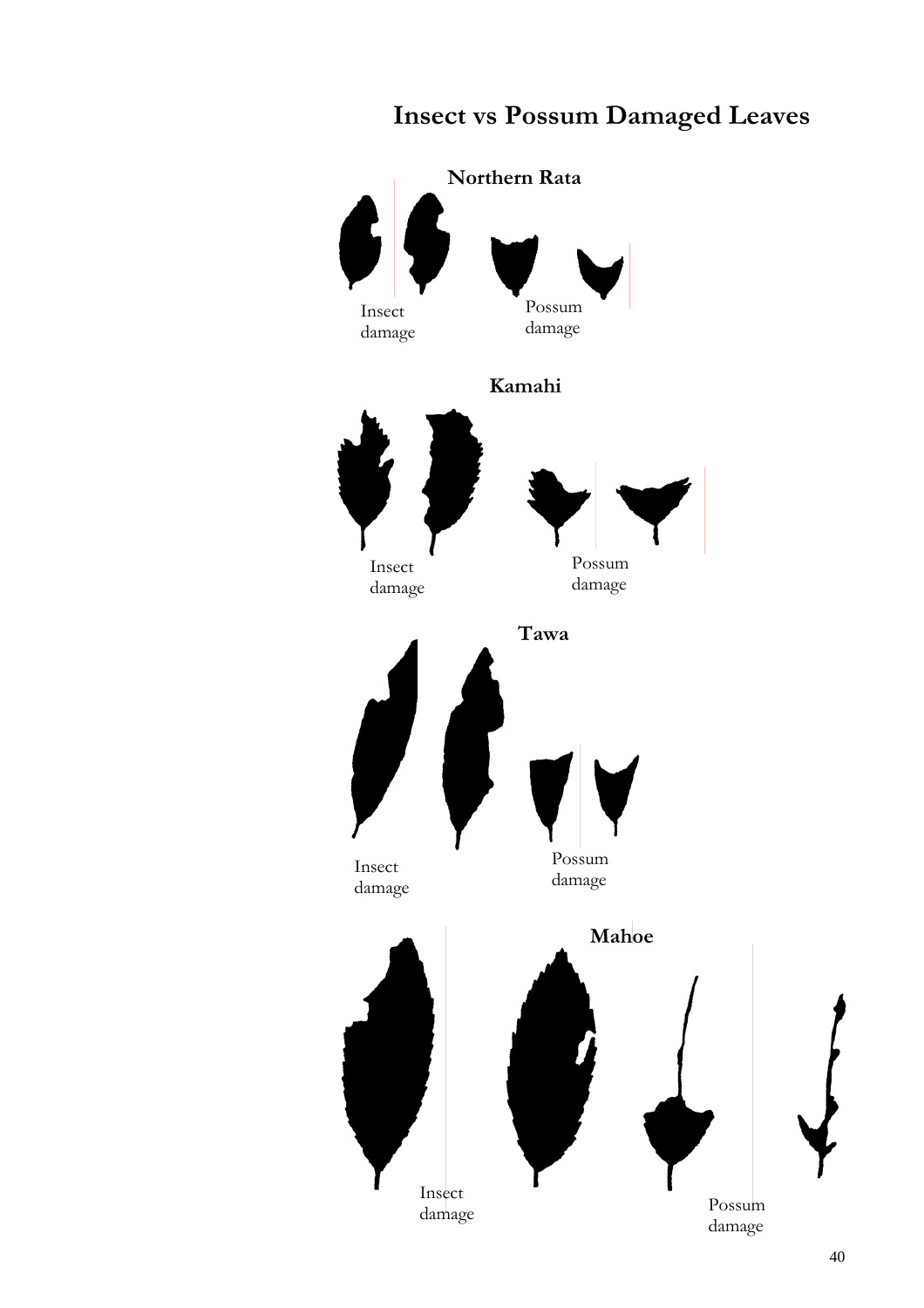# **Foliage Cover Scale**

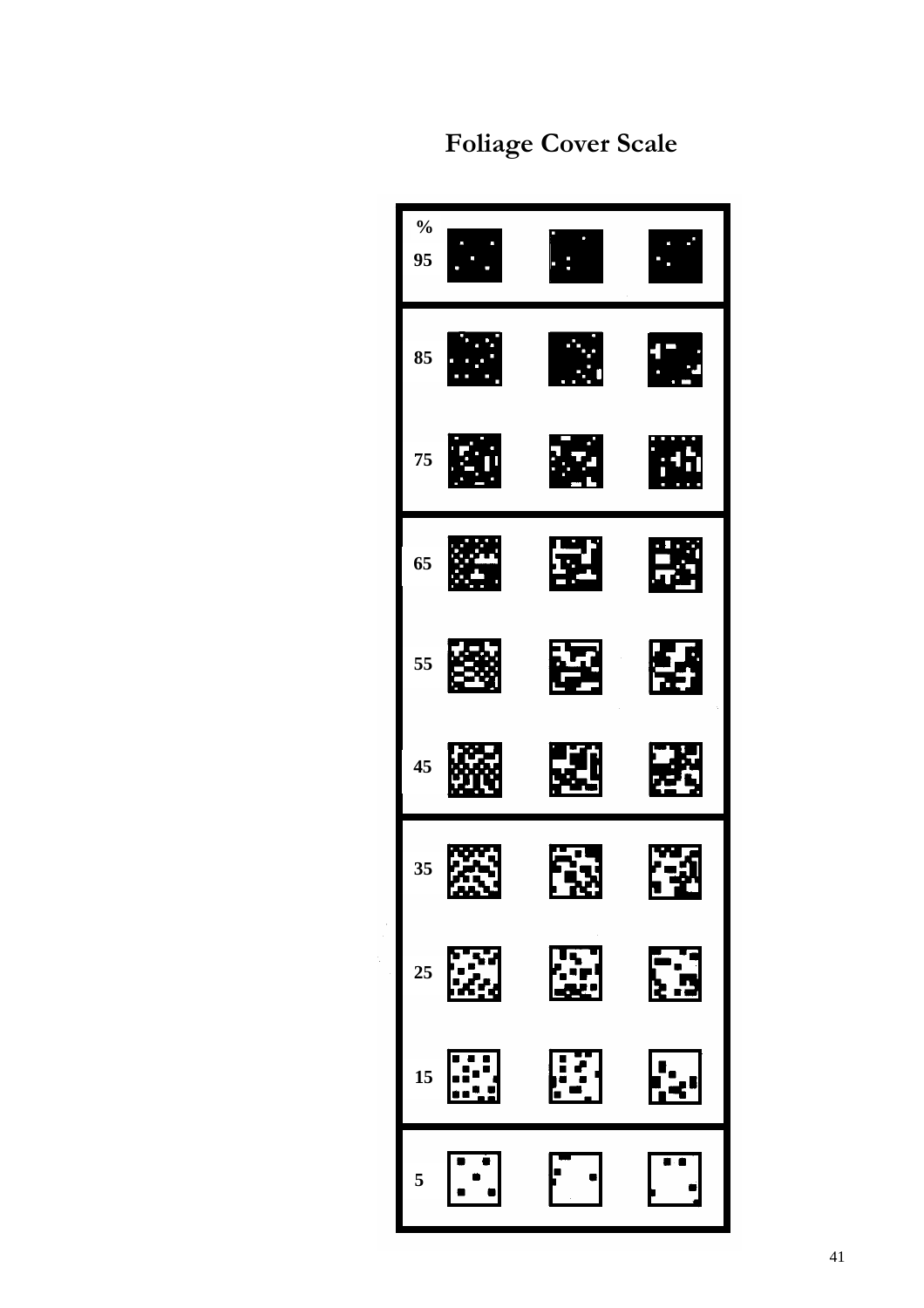

## **FOREST MONITORING RECORDING SHEET**

**Attach to Clipboard** 

|                             | Tree 3 |               |
|-----------------------------|--------|---------------|
|                             |        |               |
|                             |        |               |
|                             |        |               |
| <b>Foliar Browse Index:</b> |        | Tree 1 Tree 2 |

Write down the percentage cover for your study trees.

Tree 1 \_\_\_\_\_\_\_\_\_\_ Tree 2 \_\_\_\_\_\_\_\_\_\_ Tree 3 \_\_\_\_\_\_\_\_\_\_

What birds have you seen during the fieldwork? Species most likely to be seen are: fantail, grey warbler, tui, kereru (pigeon), wax-eye, magpie, rosella, blackbird, shining cuckoo.

\_\_\_\_\_\_\_\_\_\_\_\_\_\_\_\_\_\_\_\_\_\_\_\_\_\_\_\_\_\_\_\_\_\_\_\_\_\_\_\_\_\_\_\_\_\_\_\_\_\_\_\_

\_\_\_\_\_\_\_\_\_\_\_\_\_\_\_\_\_\_\_\_\_\_\_\_\_\_\_\_\_\_\_\_\_\_\_\_\_\_\_\_\_\_\_\_\_\_\_\_\_\_\_\_

\_\_\_\_\_\_\_\_\_\_\_\_\_\_\_\_\_\_\_\_\_\_\_\_\_\_\_\_\_\_\_\_\_\_\_\_\_\_\_\_\_\_\_\_\_\_\_\_\_\_\_\_

\_\_\_\_\_\_\_\_\_\_\_\_\_\_\_\_\_\_\_\_\_\_\_\_\_\_\_\_\_\_\_\_\_\_\_\_\_\_\_\_\_\_\_\_\_\_\_\_\_\_\_\_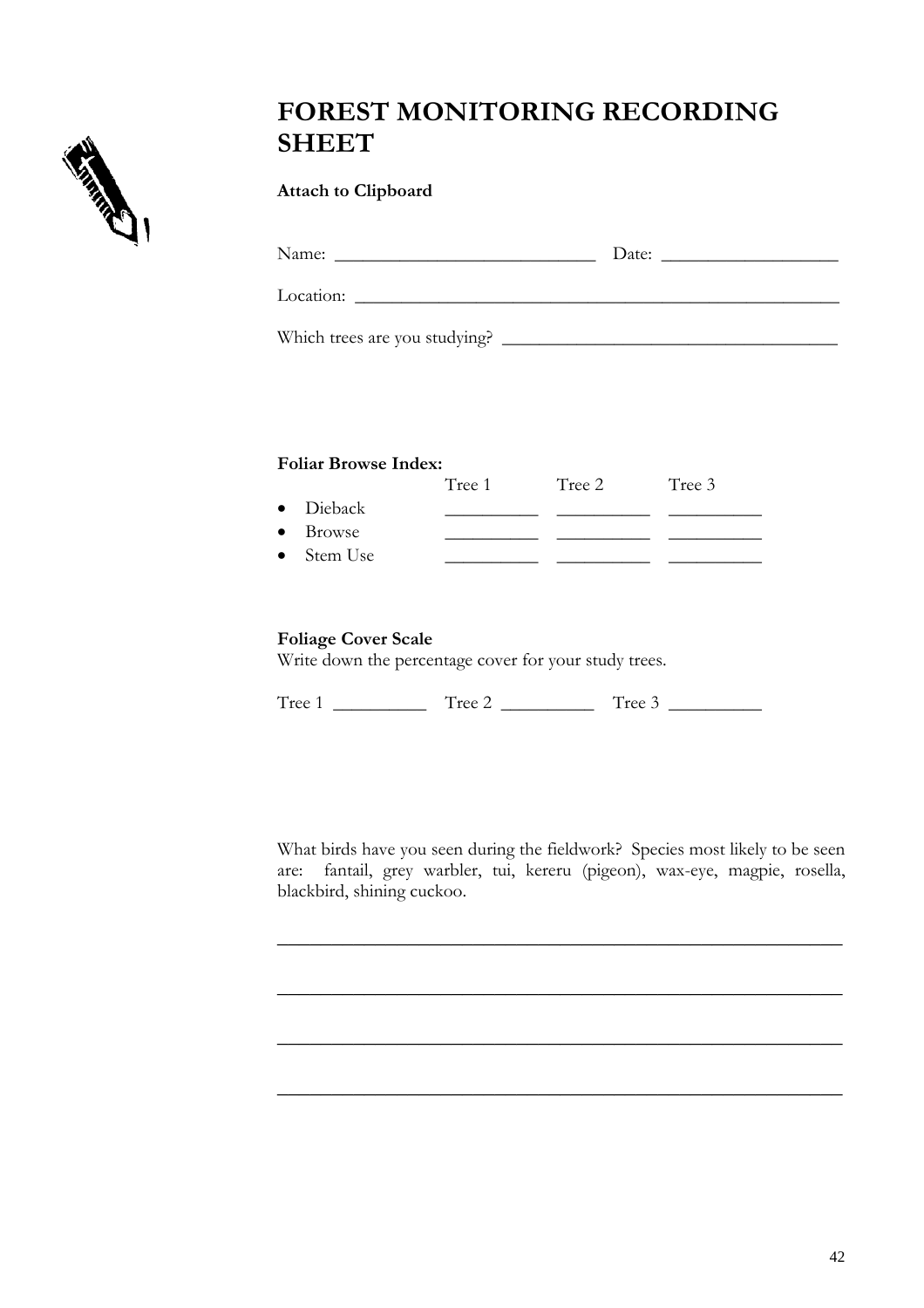### **VII. TEACHER STUDY SHEET – BAT MONITORING**

Long-tailed bats are found in the Waitomo district. They are not common but are not yet endangered as are the short-tailed bat.



More information is needed about where long-tailed baits live in Waitomo, how common they are, when they hibernate and what time of day they emerge to feed. The information your survey gathers will help answer some of these questions.

Bats navigate when flying in the dark by echolocation. They use their voice to emit sounds that bounce off solid objects and reflect back to the bats ears. This enables the bat to build up a near instantaneous picture of the environment along and around its flight path. The sounds are too high in pitch for humans to hear.

People locate bats by changing the bats voice into sounds we can hear using "bat detectors".

**Remember to book the pack with the Waitomo Caves Museum.**  Tel: 07-878-7640 or fax: 07-878-6184.

- Collect bat packs from the Waitomo Caves Museum. The pack contains 5 detectors (keep one as a reserve). Photocopy the map/recording sheet from this kit for each of the four groups.
- Before using, check that the bat detectors are working. Hold your hand out in front of the detectors and slap your thumb and forefinger together. The sound you make will be heard on the detector. Bats make a similar sound.
- Begin the survey from the top car park 30 minutes before sunset. Sunset can be found in the current daily newspaper, included with weather details.
- Use rubber bands to attach red cellophane to all torches (red light does not scare animals). Not all group members need a torch, one between two will be sufficient.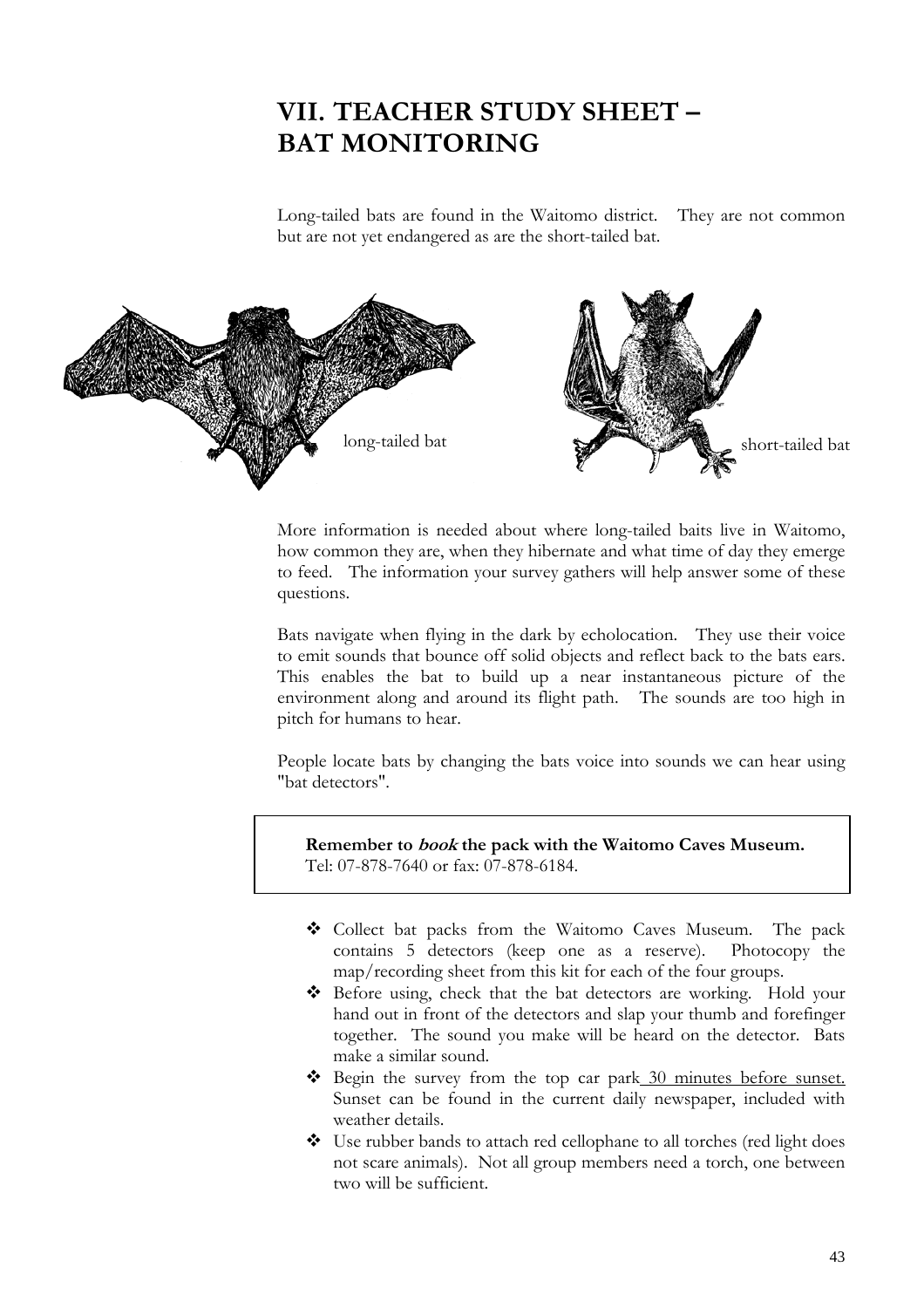

Use these references to research N.Z. bats: "The Natural World of N.Z." Gerard Hutching [www.learnz.org.nz](http://www.learz.org.nz/) [www.batcon.org/batsmag/v2n3](http://www.batcon.org/batsmag/v2n3)

Park at the top car park (Tumutumu Road) 50 minutes before sunset, so that groups are ready to begin their recording 30 minutes before sunset.

The survey will take about 2 hours so the group should be back at the car park about 15 minutes after it is completely dark.

- Divide the class into four groups with an accompanying adult in charge. Each group will have a map/recording sheet, a watch and a bat detector. There will be a spare bat detector in case of malfunctions.
- Set the frequency dial on bat monitor to 40 kHz.
- Groups leave at two-minute intervals. Walk from the top car park to Ruakuri Road. Approximately 100 metres along Ruakuri Road turn right down the forest path to the kiosk picnic area. Groups one and three do the walk taking left hand turns at each track junction. Groups **two** and **four** take **right** turns at each junction.
- Groups one and **two** go first, groups three and **four** wait fifteen minutes doing surveys around the lower car park and picnic area, then they move off.
- Each group will stop at the sites marked on the map for ten minutes, switch detectors on and record any sounds made by bats. This means each group will have four stops of ten minutes each and will cover all the sites. Switch detectors off between sites. If groups meet at a site, combine.
- Groups one and **two** will arrive back first and they will survey the lower car park and picnic area while waiting for groups three and **four**.
- Walk back up the bush track past the toilets to Ruakuri Road and the cars.

The bat monitoring sites marked on the map on the following page are:

 $(1)$  Natural bridge tunnel exit.





The track between the tunnel exit and the swing bridge.

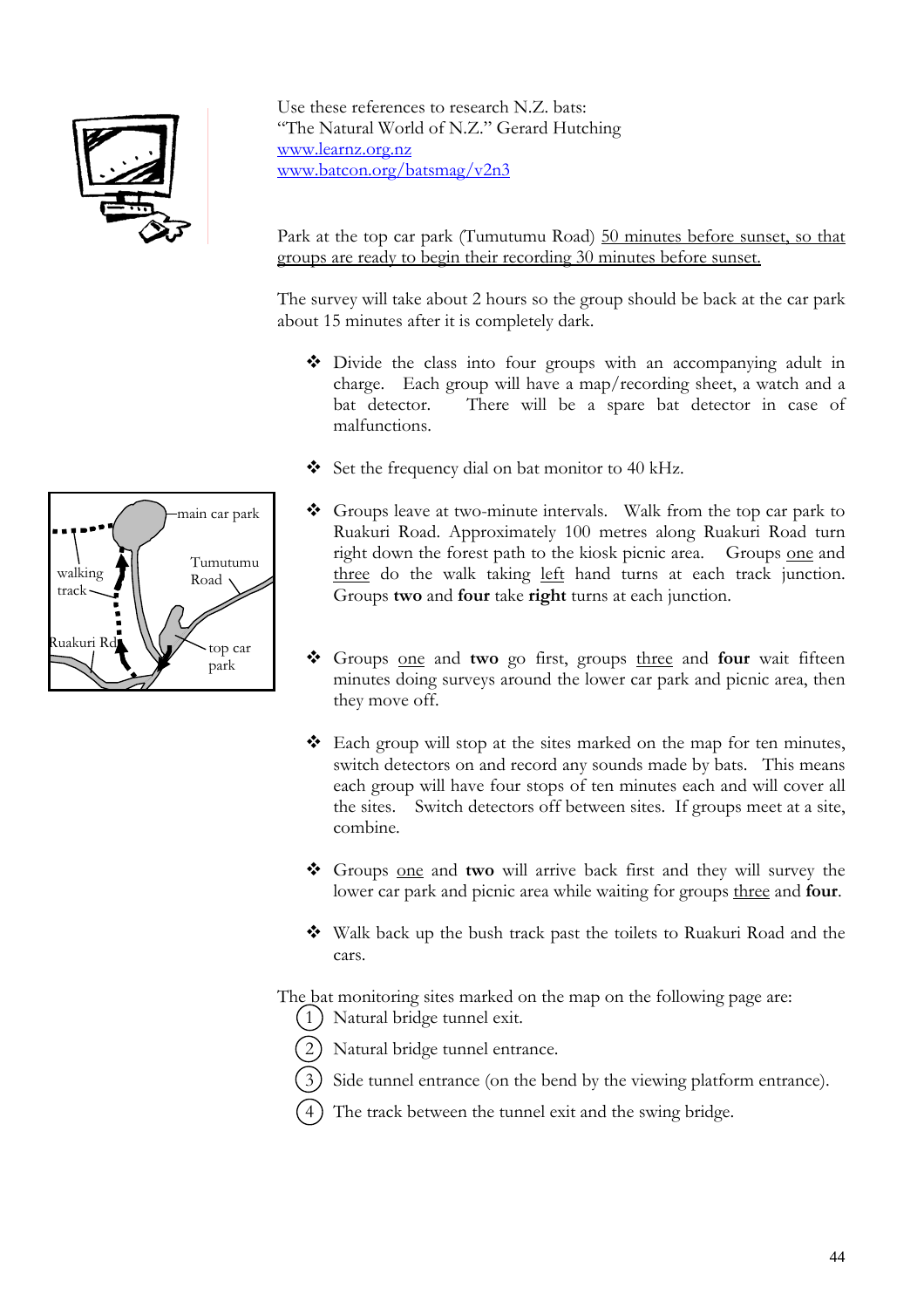### **BAT MONITORING RECORDING SHEET**

The education office at Waitomo Museum of Caves will photocopy the recording sheets, so they can load the information into a database to be accessed from their webpage. Ensure the Museum gets a copy of the recording sheets, even if no bats were detected - a nil return is important too.

| School:<br>the company's company's company's                                                                                |         |
|-----------------------------------------------------------------------------------------------------------------------------|---------|
| Teacher:<br>the contract of the contract of the contract of the contract of the contract of the contract of the contract of |         |
| Date:                                                                                                                       | Sunset: |

**Weather: \_\_\_\_\_\_\_\_\_\_\_\_\_\_\_\_\_\_\_\_\_\_** (eg. fine, windy, showers, cloudy)



| Bat Monitoring Site $(1)$             | <b>Natural Bridge Tunnel Exit</b>       |
|---------------------------------------|-----------------------------------------|
| $Times:$ _________________to          | No. of bats heard/seen: $\qquad \qquad$ |
| Bat Monitoring Site $(2)$             | <b>Natural Bridge Tunnel Entrance</b>   |
| Times:<br>$\overline{\phantom{a}}$ to | No. of bats heard/seen:                 |
| Bat Monitoring Site $(3)$             | <b>Side Tunnel Entrance</b>             |
| Times: to                             | No. of bats heard/seen:                 |
| Bat Monitoring Site $(4)$             | Along Track after swing bridge          |
| Times:<br>to                          | $\sim$ No. of bats heard/seen:          |

- Remember to keep together and stay as quiet as possible.
- Record for 10 minutes at each site.
- Take care on the track.
- Enjoy the glow-worms.